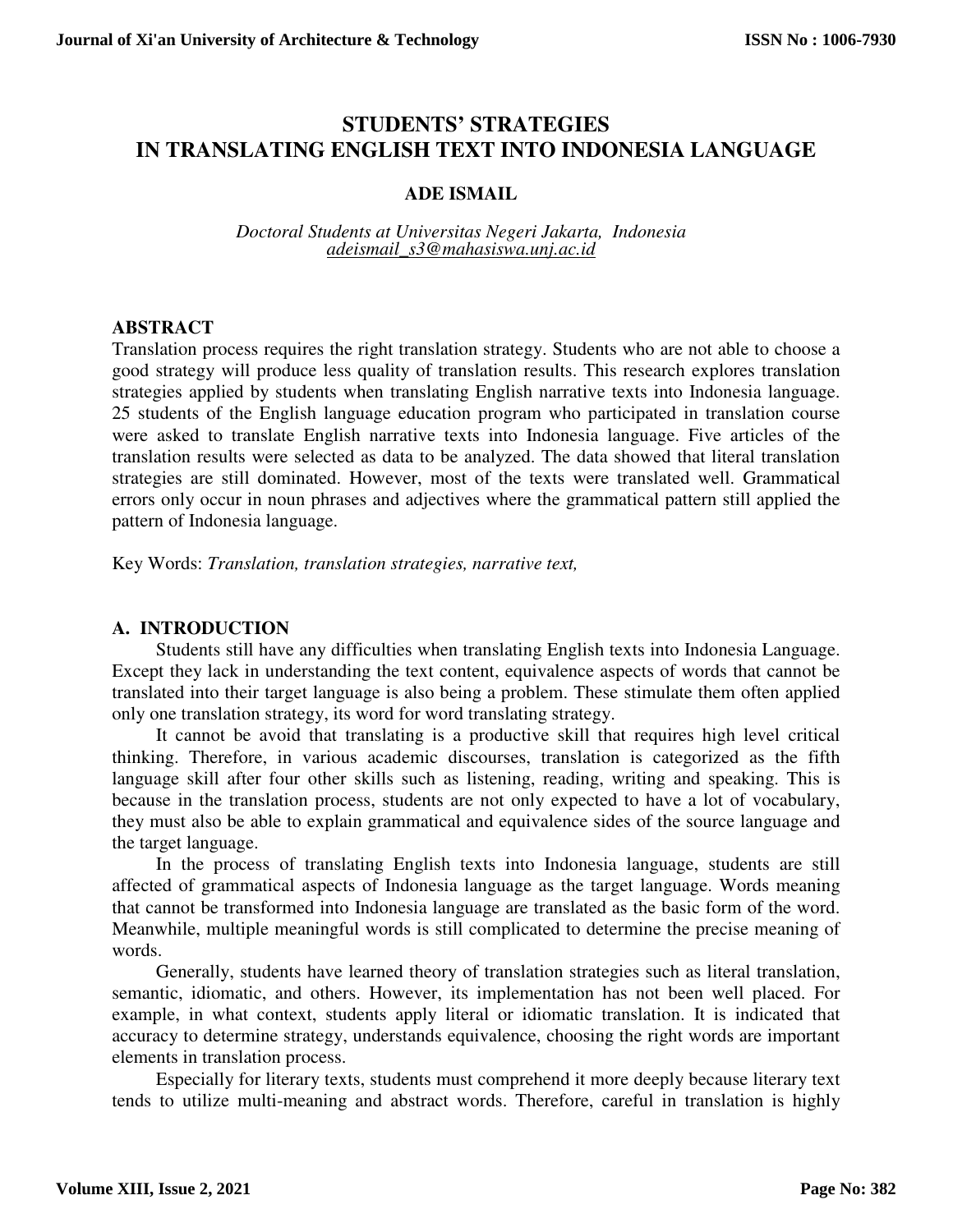recommended. They have to understand the context of the text as the background knowledge before translated it.

This study aims to explore in depth understanding about students' translation strategies in translating English narrative texts into Indonesia language. The focus of his research is on seven basic strategies, namely borrowing, calqued, literal translation, transposition, modulation, equality and adaptation.

#### **B. LITERATURE REVIEW**

The term translation refers to product and process aspects. Process aspect seen how to translate a text, while in product context, the focus point is on the results of the translation. Explicitly, the first aspect argued about the role of the translator in converting the original text into the target language, process aspect explains how the accuracy a translation result (Emzir, 2015). Translation is also explained as a form of substitution of meaning / transfer of meaning in a text in one language, representation of equivalence in a text in a second language (Bell, 1991: 4). The basic concept is a change in form that refers to actual words, phrases, clauses, sentences, paragraphs and so on. This form also relates to the surface structure of the language or the form of the recipient's language (target). The aim is to show that translation consists of transferring meaning from the source language into the target language (Larson, 1984).

Translation is also seen from two sides namely internal and external. Internally, a translator thinks and talks about translation as part of the process, how to do it, there are a number of problems, solutions to the problem, and limitations. For instance, translation result is not exactly matches to the source language. Meanwhile, on the external side, someone who is not a translator (especially a monolingual reader in the target language) thinks and discusses that translation outside as the part of the process does not know how the translation was done (Robinson, 2003).

The two views above clearly state that an internal translation perspective views activities as very important, such as the process of becoming a translator, receiving and translating more specific translation requests, conducting translation research, building networks, translating words, phrases, sentences and paragraphs up to editing and processing the translation results into the target language text. On the external side, text product is more important than the translation process.

The other experts also divide translation into three types, intra-lingual translation, interlingual translation and inter-semiotic translation. Intra-lingual translation related to the same language translation in the form of reciting or paraphrasing. This type of translation produced a text to be understood from an abstract concept. Inter-lingual translation consider as translating from one language to another. This translation is better known as the translation of source language and inter-semiotic translation as the translation of verbal signs with nonverbal marks, such as in music or pictures (Emzir, 2015)

Process of translating also requires a strategy. It contains ways to translate between source language texts to target language texts. The need for a translation strategy is to solve frequent shifts meaning between the source language and the target language. Inaccuracy in using the translation strategy will change the meaning of the text, both lexical and grammatical. By that, a translator is expected to understand correctly translation strategy that has been formulated.

Newmark, (1988) states that the translation strategy relates to the whole text, namely how the text is translated. It is different from the translation procedure that only used for smaller sentences and language units which stated by New mark as follows.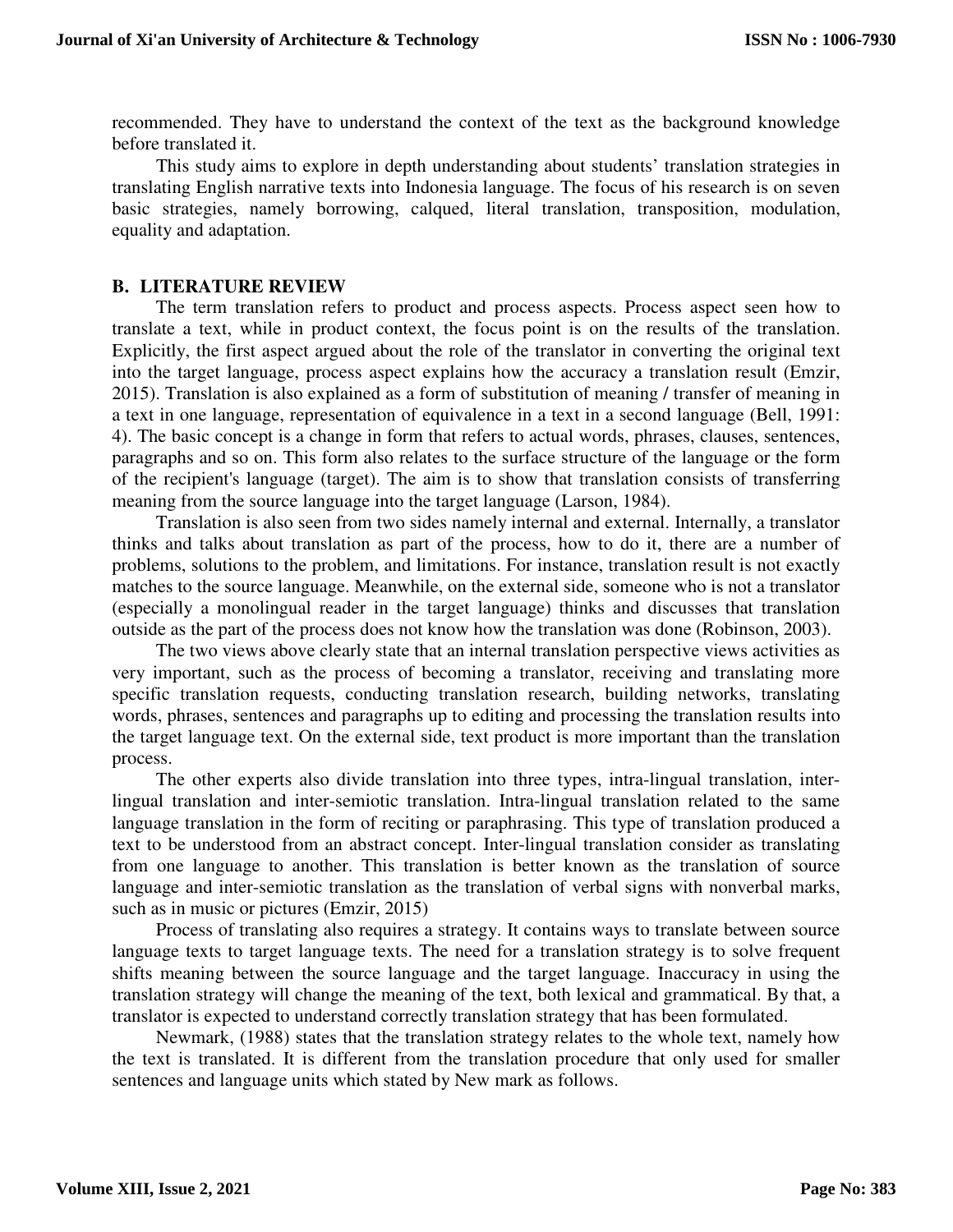- 1. *Word for word translation.* The source language grammatical is maintained and words are translated singly from the most common meaning, out of context.
- 2. *Literal translation.* In the translation process, the source grammar construction is converted closer or equal to the target language, but the lexical words are translated themselves again, out of context.
- 3. *Faithful translation.* Translators try to produce the right contextual meaning of the original language within the constraints of the target language structure.
- 4. *Semantic translation*. This translation strategy differs from faithful translation. It further calculates the aesthetic value of the source language text.
- 5. *Adaptation.* It is the freest form of translation, and especially for drama (comedy) and poetry. Themes, characters, plots are usually guarded, source language culture is transformed into the target language culture and the text is rewritten.
- 6. Free translation. The process of translating or producing target language text without the style, form, or content of the original language.
- 7. *Idiomatic translation.* In translating, a translator reproduces the original 'message' but tends to distort the nuances of meaning by choosing daily language and idioms that are not found in the original language.
- 8. Communicative translation. Translators try to create the right context of the original meaning in such a way that both content and language are easily accepted and can be understood by the reader (Newmark, 1988).

Newmark emphasized that every translation strategy has stages starting from the easiest to the difficult ones. The above strategy is also considered as effective strategies because stages mentioned as such strategies can easily be understood. In addition, seven other translation strategies also can be applied as parameters in the translating process (Emzir, 2015). The use of these seven strategies is considered more effective because the translator not only sees how the meaning of a sentence is translated into the target language but also how foreign words are borrowed when translating, as well as the equivalence that adjusts people's culture from the source language into the target language. The seven translation strategies are then explained in the steps below.

The first translation strategy as explained is borrowing. This translation is created by borrowing a word or phrase from the source language. Borrowing can be pure without adjustments or naturalized loans (naturalized borrowing) with adjustments to spelling or pronunciation. To distinguish whether a word is a loan or not a loan can be seen from the official dictionary in the target language which is a benchmark. For instance, in the word below.

|       | Source Language Target Language Borrowing |         |
|-------|-------------------------------------------|---------|
| Mixer | Mixer                                     | Murni   |
| Mixer | Mikser                                    | Alamiah |

The second strategy that is usually applied in the translation process is calque (Pym, 2010). A special type where a language borrows another form of expression, but literally, it translates each of its elements. Lexical calque respects the syntactic structure of the target language while at structural calque introduces new construction into language. This translation strategy is utilized by translating words or phrases literally from the source language. Below is an example of calque's translation strategy.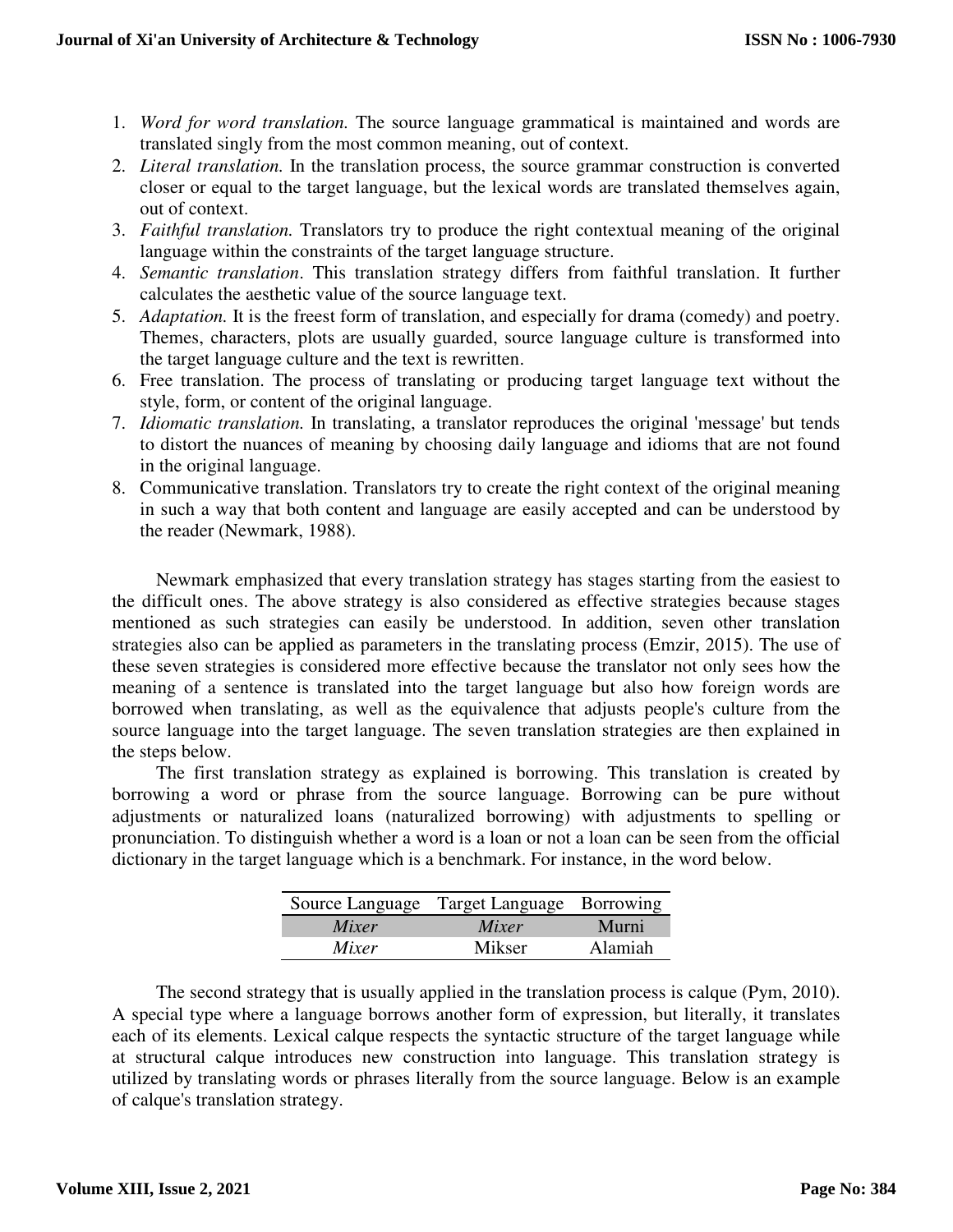| Source Language     | Target Language                                                                    |
|---------------------|------------------------------------------------------------------------------------|
| Directorate General | Direktorat Jendral                                                                 |
|                     | He is the new <i>assistant manager</i> Dia adalah <i>asisten manajer</i> yang baru |

The third strategy is literal or word-for-word translation. This translation strategy is carried out by transferring directly from a source language text into the appropriate language in terms of gram and idiomatic.

| Source Language             | Target Language                                                       |
|-----------------------------|-----------------------------------------------------------------------|
|                             | Killing two birds with one stone Membunuh dua burung dengan satu batu |
| Writing article is my hobby | Menulis artikel adalah hobi saya                                      |

The fourth strategy is transposition. This strategy involves replacing one class of words with another without changing the meaning of the message. This strategy is usually used because of the presence of grammar between the source language and the target language. Translators create changes to grammatical categories. Examples of transposition translation strategies are as follows.

| Source Language        | : I have no control over this condition      |
|------------------------|----------------------------------------------|
| Target Language        | : Saya tidak dapat mengendalikan kondis iini |
| Source Language        | $: \; A$ dept                                |
| <b>Target Language</b> | Sangat Terampil                              |

The fifth strategy is modulation. This translation strategy is a variation of the form of the message, obtained by changing the point of view. This change perspective can be lexical or structural or grammatically, it differences between the source language and the target language, as in the example below.

| Source Language | Target Language                                       |
|-----------------|-------------------------------------------------------|
|                 | <i>Nobody doesn't like it</i> Semua orang menyukainya |

Those sixth strategies are equality or correspondence, formulated as the equation of the concept of source language with the target language through the translation of words with words and phrases with phrases. This translation is built on one assumption that between the source language and the target language have conceptual similarities. The last or seventh strategy is adaptation. Used in cases where the type of situation called source language messages is unknown in the target language culture. In this case, translators should create a new equal situation. Adaptation is described as a special type of equality, a situational equality. For instance, in the phrase *"He kissed his daughter on the mouth",* translated in French, *a loving father returned home after a long journey* (Emzir, 2015).

Another argument calls it a cultural adaptation strategy. Translators can replace cultural elements in source languages with similar cultural elements and in the target language. This can be done because cultural elements in the source language are not found in the target language, or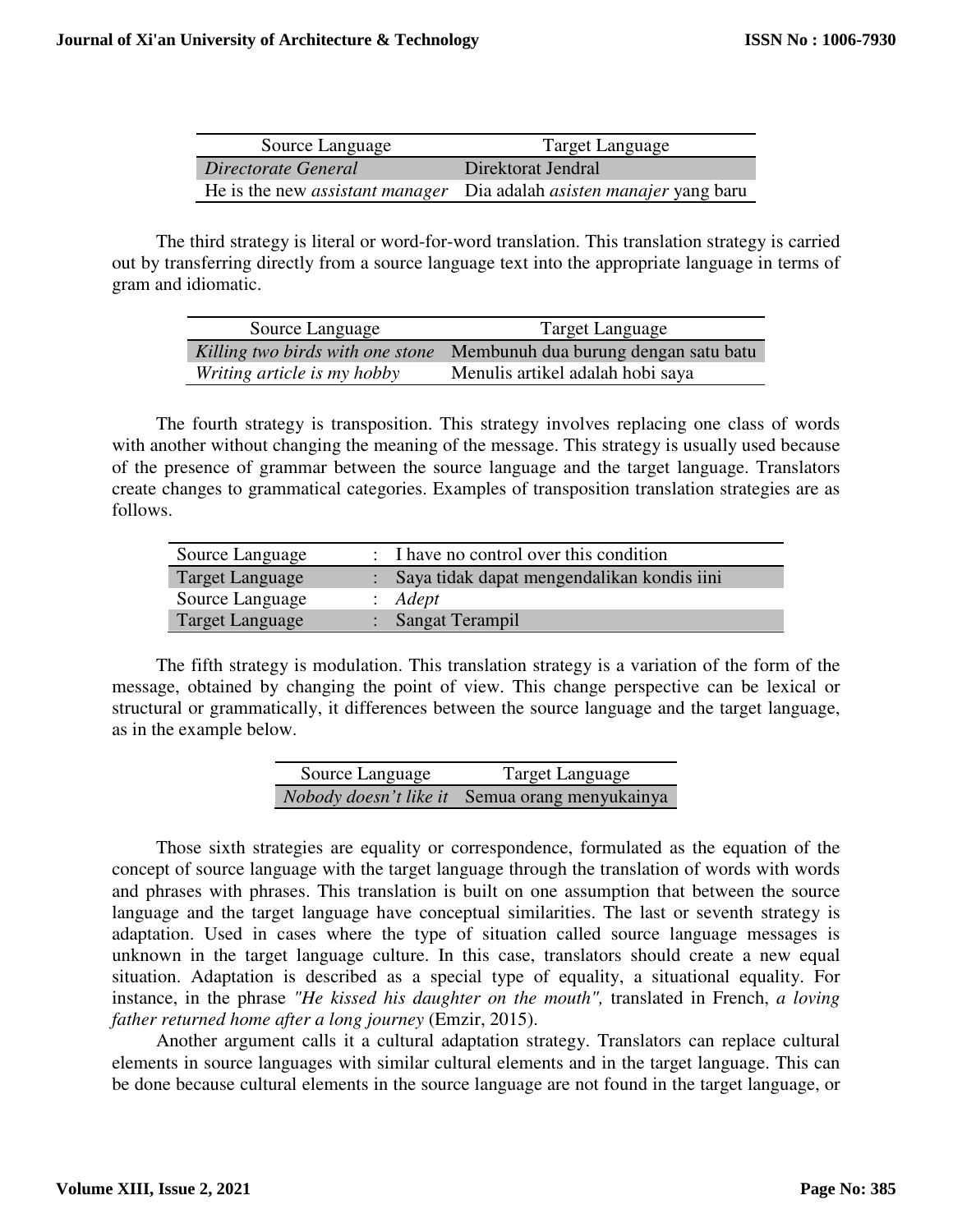cultural elements in the source language are more familiar to the target reader. This technique is the same as the culture equivalent technique as the bellow example.

| Source Language   Target Language |               |
|-----------------------------------|---------------|
| as white as snow                  | Seputih kapas |

The use of the translation strategy in the process of translating has been done a lot, as examined by (Heshmatifar & Biria, 2015) with the research title *"Exploring the Translation Strategies Utilized for the Rendition of Economic Terms from English into Persian".* This study aims to explore the strategies underlying the translation of appropriate economic terms from English to Persian. For this purpose, a corpus of 299 English economic terms is randomized from the Macmillan Dictionary of Modern Economics and compared to their Persian equations suggested by three Iranian translators and used in three English to Persian dictionaries, all of which focus on specific vocabulary items related to economics.

By comparing the frequency of strategies used by the targeted translator, it was found that translators had the same preference in choosing the strategy needed. For how to translate from terms in the corpus selected from the source language into the target language. The results of the study also revealed that the translation strategy most often used was a literal translation. These findings may have significant implications to highlight the problem that dominates the translation of economic terms from English to Persian.

Other research was also carried out by Hosna Karshenas University of Completeness, Madrid, Spain and Mahmoud Ordudari from Isfahan University, Iran under the title "Translation Procedures in time: Case Study of Newmark Translation Procedures in Two English Translation of Gulistan Saadi". This research is an attempt to see how translation techniques to translate metaphors that have changed over time. To do this, an English translation of 24 metaphorical expressions in the introductory section of Gulistan was chosen to be compared together. Translation was chosen from two authoritative versions of Gulistan in English with a span of more than a century. To provide systematic research, seven Newmark (1988) procedures translate metaphors are also taken into account and four questions are asked together. The results show that newer translator tend to follow more communicative strategies for target language readers rather than adapting to source language texts (Karshenas & Ordudari, 2016).

The two translations research above applied translation strategies, but the focus is not on literary texts and the methods used are not coherent. Therefore, based on the description in the problem setting background, as stated earlier, this study aims to find out in depth understanding about translator strategies applied by fourth semester English Language Education Students, Teacher Training and Education Faculty (FKIP), Khairun University, Ternate, in translating narrative English text into Indonesia Language. Through this focus, the researcher formulated a sub-focus on (1) the use of loan translation methods, (2) the use of calque translation methods, (3) the use of literal translation methods, (4) the use of transposition translation methods, (5) the use of modulation translation methods (6 ) the use of equality translation methods and (7) the use of adaptation translation methods.

#### **C. METHODOLOGY**

 This research applied descriptive qualitative research methods. The data of this study are the final exam results of translation course, 2017 academic year in English Language Education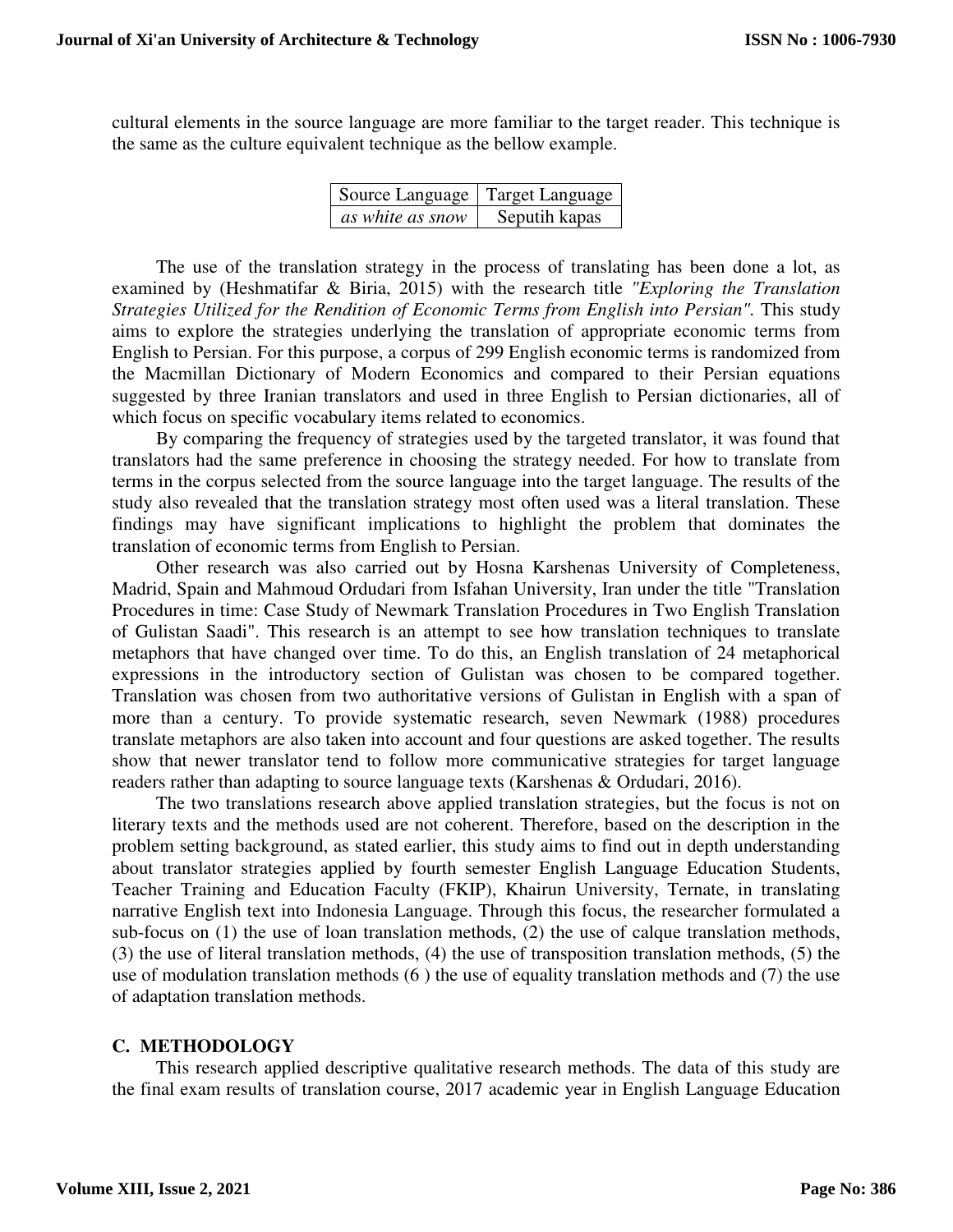Program, Teacher Training and Education Faculty, Khairun University, Ternate. From 25 final exam results, five articles were selected as the data to be analyzed. The research data were analyzed qualitatively from data reduction, data models, drawing conclusions and verification (Miles & Huberman, 1994). Meanwhile, the assessment rubric used seven methods suggested by Jean- Paul Vinay and Jean Darbelnet (Emzir, 2015).

# **D. RESULTS AND DISCUSSIONS**

The discussion focused on dominant strategies and some mistakes in translation. The entire data were analyzed to determine the frequency of translation strategies utilized by the students. However, this analysis and discussion only displayed 5 participant's result of translation.

| Source Language                                                                | <b>Target Language</b>                    |
|--------------------------------------------------------------------------------|-------------------------------------------|
| Pride and Prejudice is a movie based on a Pride and Prejudice adalah film yang |                                           |
| novel. Setting of the movie is taking place in                                 | diangkat dari sebuah novel. Setting dalam |
| Longbourn, England with the atmosphere of                                      | film ini mengambil tempat di Longbourn,   |
| the place, character clothing, manner of                                       | England dengan suasana tempat, busana     |
| speaking are of English in the 1800s.                                          | tokoh, gaya bicara Inggris tahun 1800-an. |
| Elizabeth Bennet as the main character comes                                   | Elizabeth Bennet sebagai tokoh utama      |
| middle-income families Mr. and<br>from                                         | berasal dari keluarga ekonomi menengah    |
| Mrs. Bennet and four sisters Jane, Mary, Lidya,                                | Mr. and Mrs. Bennet serta keempat         |
| and Kitty.                                                                     | adalah<br>saudara<br>yang kesemuanya      |
|                                                                                | perempuan Jane, Mary, Lidya, dan Kitty.   |

#### **Iin Indriyani Ismail (participant /text 1)**

Data from respondent 1 above shows that literal translation strategy is more dominant. Participant only applied two other strategies. It is because most the text can be translated literally, and only two words in form the transposition strategies. The *"word based"* on generally translated *"didasarkan pada",* but participants prefer to use the word "*diangkat "*which is indeed more relevant novel context. Meanwhile, the word *"setting",* in this text was translation by borrowing strategy from English which has the setting background for shooting in the film.

As explained by Newmark (1988) that literal translation is word for word translation. Participant only changed the meaning of word in the source text to the target text. This translation strategy is useful when source text is not too difficult and the grammatical elements are not too different. If this is not appropriate, then literal translation strategies cannot be utilized.

# **Talfa Fatah (Participant 1/ text 2)**

| Source Language                                  | Target Language                              |
|--------------------------------------------------|----------------------------------------------|
| One day, there was a beautiful girl named        | Pada suatu hari, ada seorang gadis cantik    |
| Cinderella. She lived with a wicked stepmother   | <b>bernama</b> (modulasi) Cinderella.<br>Dia |
| and her two stepsisters. They treated Cinderella | tinggal bersama dengan seorang ibu tiri      |
| very bad and did not appreciate her. Near        | yang jahat dan dua orang saudara tirinya.    |
| from her home, there was a king's palace         | Mereka memperlakukan Cinderella dengan       |
| which was so beautiful and there would be        | sangat buruk serta tidak menghargainya.      |
| held a big party. Her stepmother and her         | Tidak jauh dari rumah Cinderella             |
| sisters were invited to attend the party.        | (korespondensi), terdapat sebuah istana      |
| However, they did not allow her to go to the     | yang begitu indah dan<br>akan<br>raja        |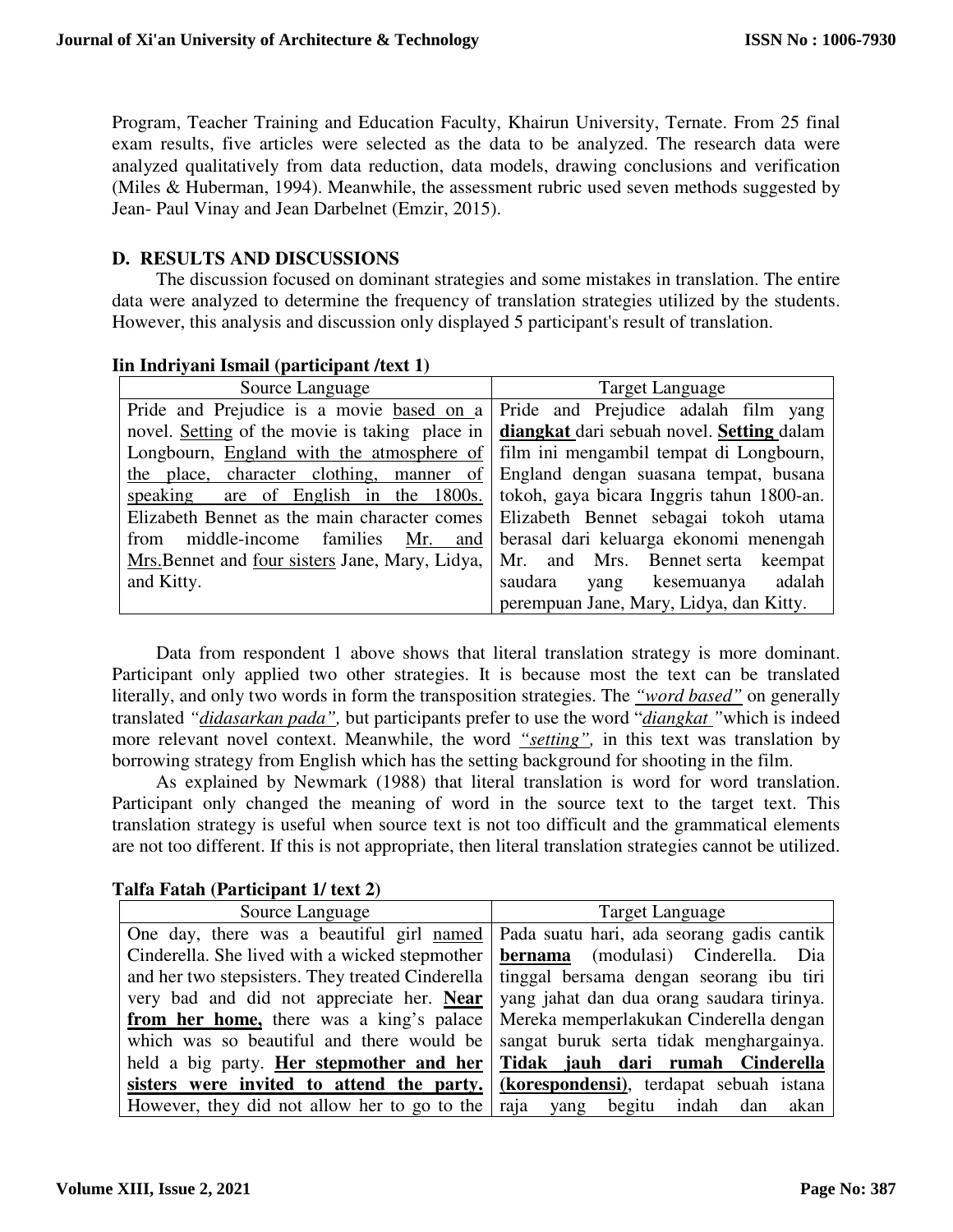| party. She was ordered to sew the party dresses | diselenggarakan<br>sebuah<br>besar.<br>pesta    |
|-------------------------------------------------|-------------------------------------------------|
| that would be worn by her mother and sisters.   | Cinderella,<br>ibu<br>kedua<br>tiri,<br>dan     |
| While, she did not have time to sew her dress.  | saud <u>arinya</u> (bebas)<br>diundang<br>untuk |
| Her mother and her sisters went to a party and  | mengikuti<br>pesta tersebut. Kendati            |
| left Cinderella alone at home.                  | demikian,<br>Cinderella<br>tidak<br>Ibu         |
|                                                 | mengizinkannya untuk pergi ke pesta             |
|                                                 | tersebut. Dia diperintahkan untuk menjahit      |
|                                                 | gaun pesta yang akan dipakai oleh ibu dan       |
|                                                 | saudarinya. Sementara Cinderella tidak          |
|                                                 | mempunyai waktu untuk menjahit gaun             |
|                                                 | miliknya. Ibu dan saudari tiri Cinderella       |
|                                                 | kemudian pergi ke pesta dan meninggalkan        |
|                                                 | Cinderella sendirian di rumah.                  |

The above data indicated participant employed four translation strategies: modulation, correspondence, free, and literal translation. In the clause *"a beautiful girl named*, a passive word should be created in pattern "be + verb III". This means that the word *"named"* should be followed by auxiliary verb (be), although certain sentences are ignored. In this translation, the participant tries to adjust the point of view of the grammatical aspects. Clause "*a beautiful girl named* "literally could be translated "*seorang gadis cantik/diberinama*", but the participant created new point of view to be "*seorang gadis cantik bernama".*

Phrase "*near from her home"*was translated in Indonesia Language "*Tidak jauh dari rumah Cinderella".* Delivered from Newmark (1988) translation strategy, this strategy is called free translation. A process of producing target language text is without style, form, or content of the original language. Result of data analysis indicated that the participant translated it *"her home"* to be *"rumah Cinderella"*. This translation strategy (Emzir, 2015)is more closed on transposition strategy that is replacing one class of words with another without changing the meaning of the message. All meanings are well comprehended because of context of text.

| Source Language                                                                          | <b>Target Language</b>                   |
|------------------------------------------------------------------------------------------|------------------------------------------|
| THE BOY WHO LIVED                                                                        | Anak Laki-laki Yang Bertahan Hidup       |
|                                                                                          |                                          |
| Mr. and Mrs. Dursley, of number four, Privet   Mr dan Mrs Dursley yang tinggal di Priver |                                          |
| Drive, were proud to say that they were Drive nomor empat bangga menyatakan              |                                          |
| perfectly normal, thank you very much. They diri bahwa mereka orang-orang                | yang                                     |
| were the last people you'd expect to be normal, untunglah. Mereka tak bisa               |                                          |
| involved in anything strange or mysterious,                                              | diharapkan terlibat dengan sesuatu yang  |
| because they just didn't hold with such                                                  | ajaib atau misterius, karena mereka sama |
| nonsense.                                                                                | sekali<br>tak percaya (korespnodensi)    |
|                                                                                          | omongkosong seperti itu.                 |

# **Irma Yamko (Participant 3 / text 3)**

The data indicated that participant 3 utilized free translation strategy as suggested by Newmark (1988). However, last translation is wrong because they do not reflect messages in the source language. The participant even removes the subject "you" in the clause. The strategy that should be used is literal and transposition methods. So the translation should be *"Mereka adalah orang tekahir yang kamu harapkan untuk terlibat dalam sesuatu yang aneh atau misteris, karena*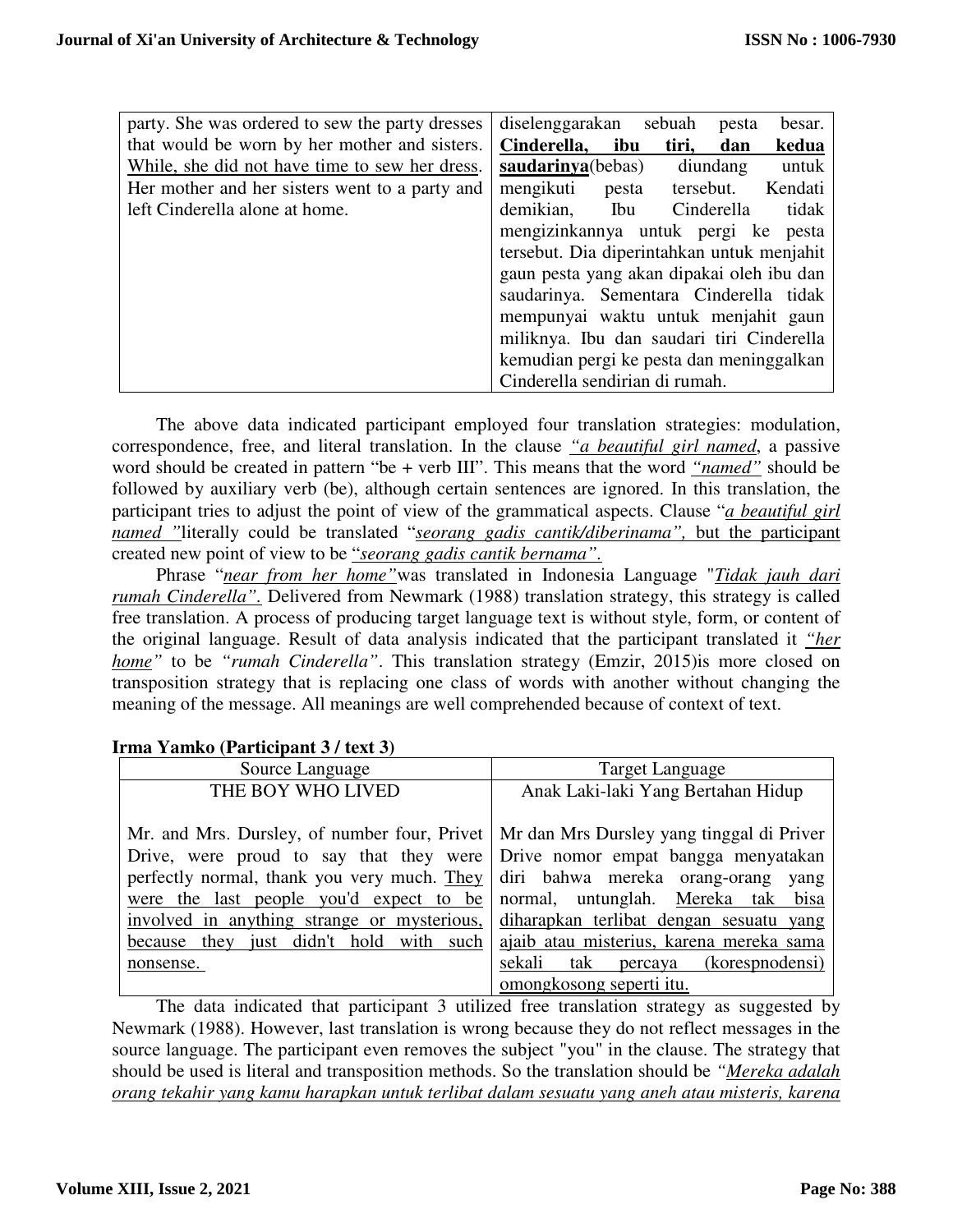*mereka sama sekali tak percaya omong kosong seperi itu"* (*They are the last people you expect to be involved in something strange or mysterious, because they do not believe in such nonsense at all).*In this case, the participant not only changes the meaning but removes the substance of meaning that should be accepted by the reader. Participant do not consider to the translation strategy correctly which resulted the error of transferring meaning from source language to the target language.

#### **Sukanti (participant 4/ text 4)**

| Source Language                                | <b>Target Language</b>                   |
|------------------------------------------------|------------------------------------------|
| Once upon a time there was a farmer who        | Pada masa lalu ada seorang petani yang   |
| owned a little dog that he keeps constantly by | memiliki (seekor) anjing kecil yang ia   |
| his side and a donkey, which lived in a warm   | terus menerus di sisinya dan seekor      |
| stable and got plenty of fresh grain and sweet | keledai, yang tinggal di sebuah kandang  |
| hay. But, unfortunately the donkey was not     | yang hangat dan mendapat banyak biji-    |
| satisfied with his condition.                  | bijian segar dan jerami. Tapi, sayangnya |
|                                                | keledai tersebut tidak puas dengan       |
| "I slave all day long, hauling wood or pulling | kondisinya.                              |
| the cart to market while the dog sleeps on the |                                          |
| master's lap and eats from his plate!," the    | "Saya menjadi budak sepanjang hari,      |
| donkey grumbled. "Perhaps, he thought, if he   | mengangkut kayu atau menarik gerobak     |
| behaved like the dog, his master would reward  | kepasar sementara anjing tidur di        |
| him with the same life of ease.                | pangkuan tuanku dan makan<br>dari        |
|                                                | piringnya!," keledai menggerutu.         |
|                                                | "Mungkin, pikirnya, jika ia berperilaku  |
|                                                | seperti anjing, tuannya akan membalasnya |
|                                                | dengan kehidupan dengan kemudahan        |
|                                                | yang sama.                               |
|                                                |                                          |

All the above data indicated participant 4 has created a good translation, besides literal strategy, correspondence strategy is also utilized, particularly at the beginning of the sentence "*Once upon a time'* that is always translated "*pada suatu hari / pada suatu masa",* changed it to be *"pada masalalu"*.Participant 4 prefers to applied correspondence or equality strategy. Because the phrase *"Once upon a time*", can be translated by one day, at a time, or in the past. However, Indonesian readers are more familiar at one time or one day. Apart from that, all the translations employed literal translation strategies.

#### Source Language Target Language "LASKAR PELANGI" The movie, set in the 1970s, opens on the first day of the year at a Muhammadiyah elementary school on Belitung. The school needs 10 students but is one short until near the end of the day, when a straggler fills out the "LASKAR PELANGI" Film, ditetapkan pada tahun 1970, terbuka pada hari pertama tahun di sekolah dasar Muhammadiyah di Belitung. Sekolah membutuhkan 10 siswa tetapi tinggal satu yang belum datang sampai pada

# **Ratna Sari Kuka(Participant 5/ text 5)**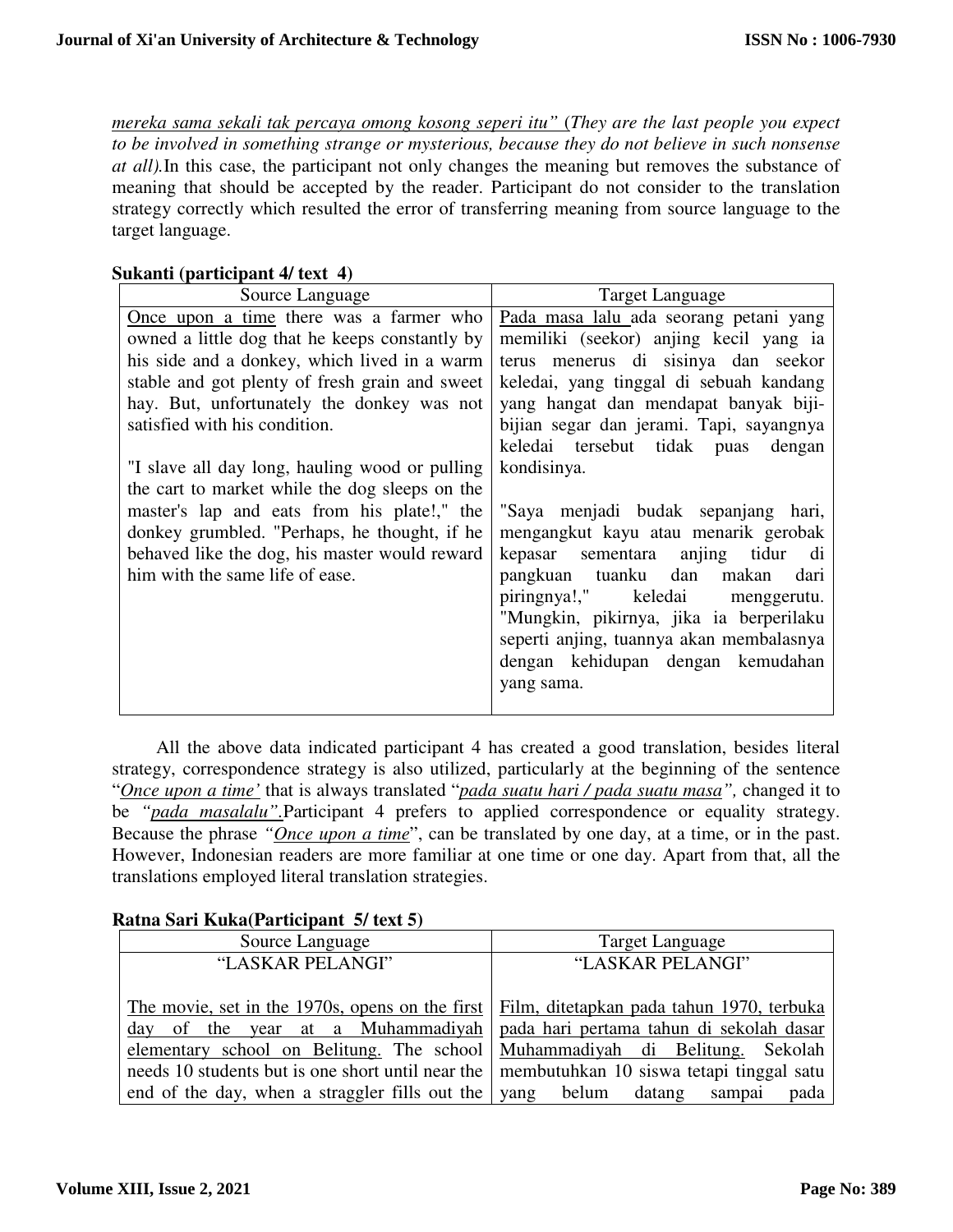| ranks for their teachers, Muslimah and Harfan.   | penghujung hari, ketika seseorang yang     |
|--------------------------------------------------|--------------------------------------------|
| Muslimah dubs the children "The Rainbow"         | tersesat mengisi jajaran guru mereka,      |
| Troops" (sometimes translated as "The            | Muslimah dan Harfan. Muslimah              |
| Rainbow Warriors") and the movie traces their    | canggung terhadap anak-anak "The           |
| development and relationships with<br>the        | Rainbow Troops" (kadang-kadang             |
| teachers.                                        | diterjemahkan sebagai "The Rainbow         |
|                                                  | Warriors") dan film ini menggambarkan      |
|                                                  | jejak<br>perkembangan mereka<br>serta      |
| The film "reportedly" cost 8 billion rupiah      | hubungan dengan guru-guru.                 |
| $(US$890,000)$ to make and was a year in         |                                            |
| production. Most of the child actors in the film | Film ini "dilaporkan" bahwa                |
| are from Belitung, and Producer Mira Lesmana     | membutuhkan biaya 8 milyar rupiah (US\$    |
| explained that choice by saying: "In my          | 890,000) untuk proses produksi dalam       |
| opinion, there won't be any actors with a        | waktu setahun. Sebagian anak aktor dalam   |
| deeper connection to the roles than those who    | film ini berasal dari Belitung, dan        |
| were born and lived in Belitong their entire     | produser, Mira Lesmana menjelaskan         |
| life."                                           | pilihan itu dengan berkata: "Menurut       |
|                                                  | pendapat saya, tidak akan ada setiap aktor |
|                                                  | dengan hubungan yang lebih mendalam        |
|                                                  | perannya daripada mereka yang lahir dan    |
|                                                  | tinggal di Belitong seumur hidup mereka."  |

The data in this study shows that (1) participant utilized literal translation strategy so that the translation results are unacceptable with source language, (2) the participant does not have the ability to put the right strategy in translation process, the appropriate sentence is not translated with a literal strategy (3), participant try to translate with free translation strategies, however, this strategy does not match the message in the source text.

In the sentence *" Film, ditetapkan pada tahun 1970, terbuka pada hari pertama tahun di sekolah dasar Muhammadiyah di Belitung",* the phrase *"set in the 1970s"* is not to the meaning "*ditetapkan".*because the 1970s shows more about the time and context of the story that occurred in the 1970s. By that, the most appropriate meaning is "*film ini dilatari oleh kondisitahun 1970 an* "This means that the most appropriate strategy is the correspondence by considering the context of the story. Participant should read the context before transferring the meaning of the source language to the target language. In translating the phrase "*terbuka pada hari pertama"*also not yet accepted with the initial phrase, the correct translation should be *"sejak hari pertama masuk SD Muhammadiyah Belitung dibuka".* The word year is not translated anymore because it refers to the 1970s.

The next translation is literal translation or in Newmarkterm is a word-for-word translation. It is very useful when there is no difference between the source language and the target language both lexical and grammatical aspects. For example, in the phrase *"I will come on time"* which means "*Saya akan datang tepat waktu".*But for the sentence *"Most of the child actors in the film are from Belitung*, grammatical adjustments must be made. This means that the correspondence or equivalence strategy is important. When participant translated in Indonesia language "*Sebagian anak aktor dalam film ini berasaldari Belitung',* there was a big mistake because *the child actors* should be interpreted as actors who are still being child or child who being actor in the film, and not the children of actors. Because, even though both are equally nouns, but when